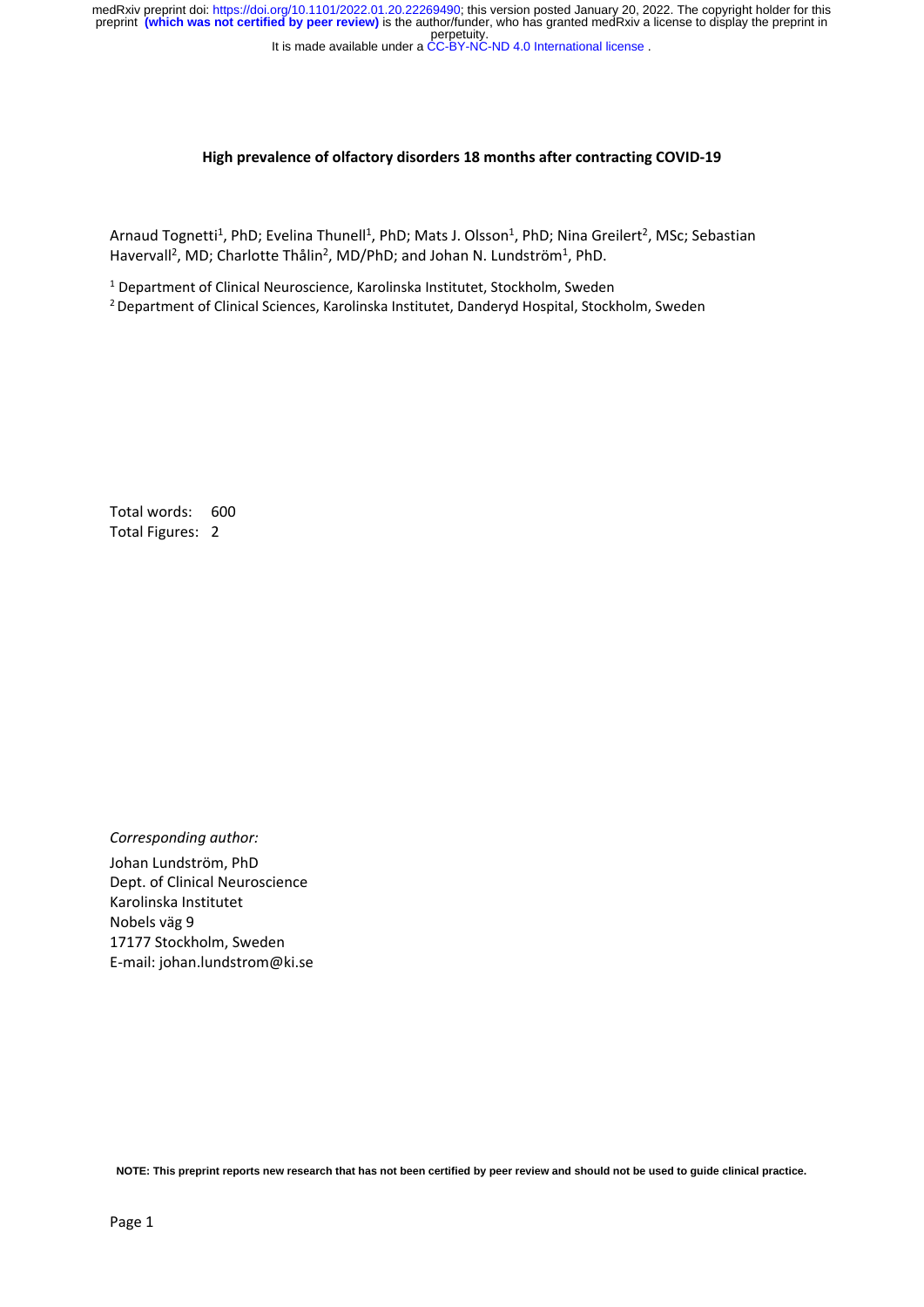It is made available under a CC-BY-NC-ND 4.0 International license. perpetuity. medRxiv preprint doi: [https://doi.org/10.1101/2022.01.20.22269490;](https://doi.org/10.1101/2022.01.20.22269490) this version posted January 20, 2022. The copyright holder for this<br>preprint (which was not certified by peer review) is the author/funder, who has granted

### Abstract

Reduced olfactory function is the symptom with the highest prevalence in COVID‐19 with nearly 70% of individuals with COVID‐19 experiencing partial or total loss of their sense of smell at some point during the disease. Recent reports suggest that more than 7 months after recovering from COVID‐19, a large proportion of these individuals still have olfactory dysfunction of some form. To establish the prevalence of olfactory dysfunction 18 months and beyond, we tested 100 individuals with established COVID‐19 in the first wave of the pandemic using psychophysical full-scale testing of smell and taste functions as well as assessments of parosmia. Participants were recruited from an ongoing study, comprising healthcare workers at a hospital in Stockholm, Sweden, that are regularly tested for SARS-CoV-2 IgG antibodies since the start of the pandemic in Sweden. To assess potential skewed recruitment of individuals with prior olfactory dysfunction and assess normal rate of dysfunctions in the used population, 44 SARS‐ CoV‐2 IgG naïve individuals were also tested as a control group. One and a half year after COVID‐19, more than one third of individuals recovered from COVID‐19 demonstrated a clinical reduction in their sense of smell. Critically, nearly half of COVID-19-recovered individuals' complaint about parosmia. Prevalence of gustatory dysfunction was, however, low (3%). In summary, a full 65% of individuals recovered from COVID‐19 experience olfactory dysfunction of some form 18 months later. Given the amount of time since initial insult to the olfactory system, it is likely that these olfactory problems are permanent.

### Introduction

Olfactory dysfunction (OD) is a key symptom of COVID‐19 with the prevalence of anosmia due to COVID-19 reported as 50% with an additional 10-20% reporting hyposmia<sup>1</sup>; a significant portion also report parosmia (olfactory distortion). Hence, at some point of the disease, nearly 70% experience either partial or total loss or distortion of their sense of smell<sup>2</sup>. Because OD is associated with a range of aversive health effects, such as depression and weight gain, the prevalence of COVID‐19‐related OD, and whether its transient or persistent, are vital public health questions. Early reports indicate that OD prevalence remains high beyond 7 months. However, many studies suffer from relaying on self‐reports and either recruitment bias by recruiting individuals with pre-existing OD or not controlling for a potential self‐selection of individuals with olfactory complaints, as well as lacking control group. To establish the prevalence of various ODs 1.5 year after COVID‐19, we tested individuals confirmed as either COVID-positive or -negative using psychophysical testing of smell and taste functions and questionnaires.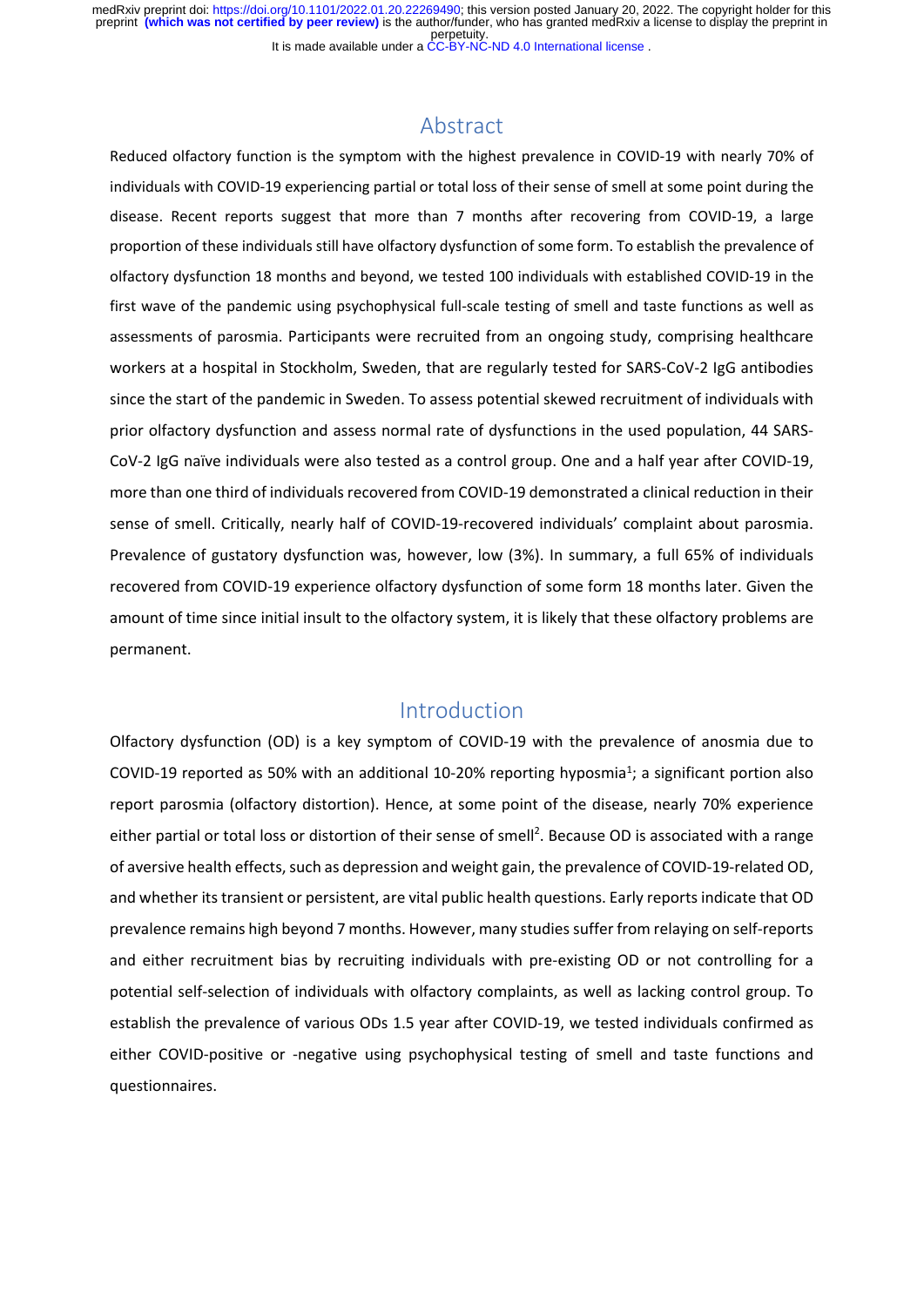## Methods

Participants were recruited from the ongoing COMMUNITY study comprising healthcare workers at Danderyd Hospital, Stockholm. All participants are tested for SARS‐CoV‐2 IgG antibodies every four months since the start of the pandemic in Sweden<sup>3</sup>. From a total of 320 SARS-CoV-2 IgG positive healthcare workers (COVID+; average time since seroconversion 18 months), 100 volunteered, with two exclusions, leaving a final sample of 98 COVID+ participants (mean age 47; SD 12; all having had mild COVID‐19). To assess potential recruitment bias towards individuals with OD, and to provide a prevalence of OD within the SARS-CoV-2 naïve sample population, an equal number of healthcare workers who were SARS-CoV-2 IgG negative at all sampling time points was invited (COVID-). Fortyfour individuals (with 3 exclusions) were tested, giving a final COVID‐ sample of 41 (M=50 yo; SD=11). Olfactory function was assessed using the validated Sniffin' Sticks (Burghart, Germany) with its TDI score indicating normosmia  $(≥ 30.75)$ , hyposmia  $(16.25-30.5)$ , and anosmia  $(≤ 16.0)$ . Gustatory evaluation was performed using a whole-mouth spray test of 5 taste qualities; score ≤3 labeled as hypogeusia. Prevalence of parosmia was assessed using a validated scale<sup>4</sup> and nasal problems/discomfort was assessed using the SNOT22 questionnaire<sup>5</sup>. Details on methods can be found in the eMethods. Informed consent was obtained, and all aspects approved by the Swedish Ethical Review Authority.

### Results

One and a half year after COVID‐19, the prevalence of olfactory loss in the COVID+ group was 37% (60% were unaware), with anosmia constituting 4% and hyposmia 33%. For COVID‐, 20% were classified as hyposmic (clustered just below the hyposmia cut-off value; Figure 1A). SNOT222 confirmed that COVID+ experienced more nasal discomfort (M=45.9; SD=17.8) than COVID‐ (35.4; 11.7) (*W*=2482.5, *p*=0.0013; Figure 1B).

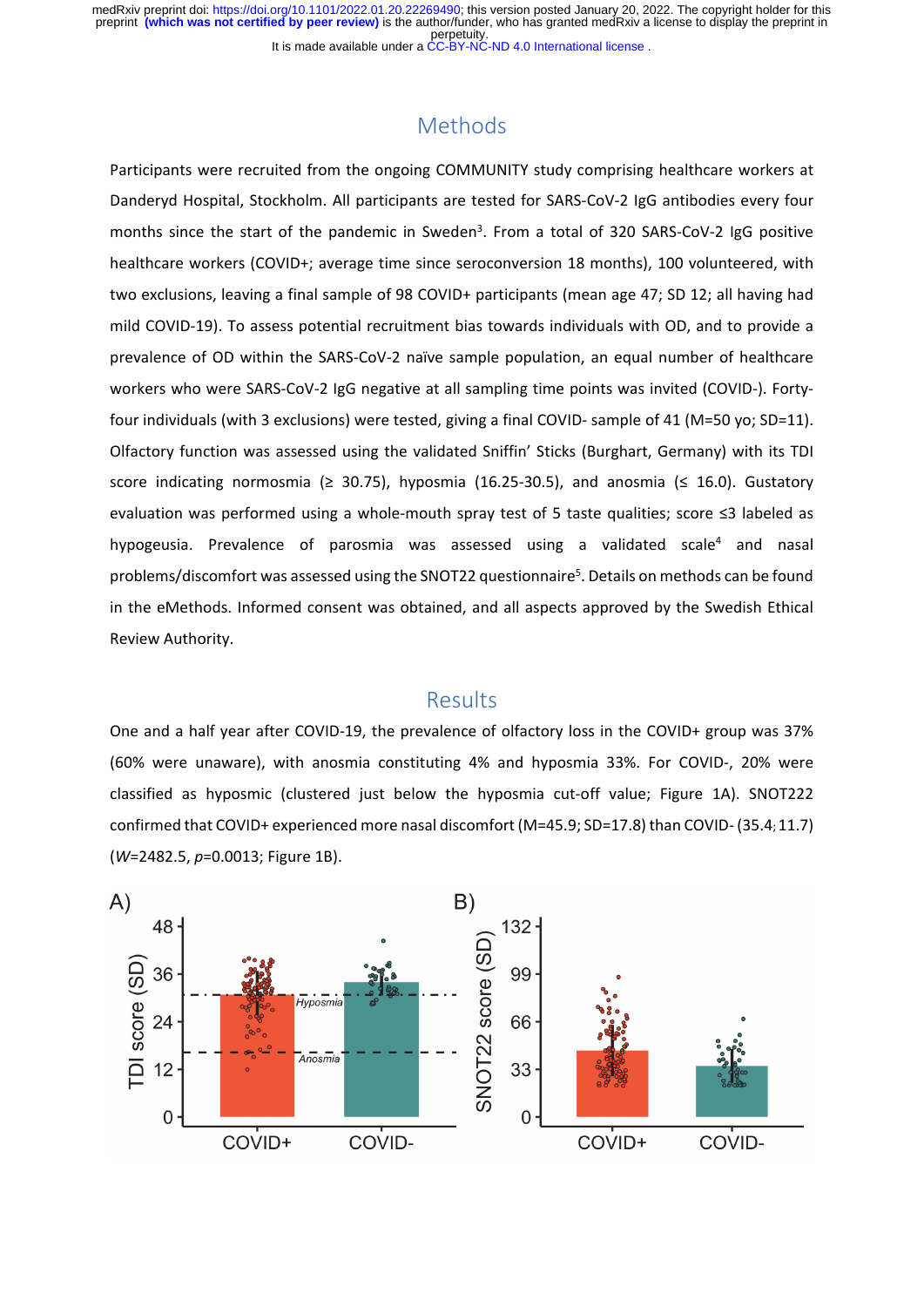**Figure 1. A**) Mean and distribution of olfactory performance scores (TDI) in the COVID+ (orange) and COVID‐ (green) groups. Higher scores indicate better sense of smell. Dot‐dashed line indicates cut‐off for hyposmia (TDI < 30.7) and dashed line indicates cut‐off for anosmia TDI < 16.0). **B**) Mean and distribution of SNOT22 scores. Higher scores indicate more nasal irritations/problems. In both panels, bars indicate group mean, circles indicate individual values, and error bars indicate standard deviation.

Gustatory testing showed that 3% of COVID+ suffered from hypogeusia compared to 0% in COVID‐. Critically, 1.5 years after recovering from COVID‐19, 49% of all COVID+ (excluding anosmia) experienced parosmia as compared to only 5% in COVID- (Figure 2A). Interestingly, the overlap between olfactory dysfunction and parosmia classification in the COVID+ group was small (20%; Figure 2B).



**Figure 2. A**) Percentage participants, per group, separated by their reported parosmia severity. **B**) Percentage of COVID+ participants with remaining olfactory functions (normosmia or hyposmia), grouped by classification of existing smell loss and existence of parosmia.

### **Discussion**

A year and a half after recovering from COVID‐19, more than a third of all SARS‐CoV‐2 IgG positive individuals still exhibit a clinically reduced sense of smell; very few display a loss of taste but a full 49% experience parosmia. Notable is that a fifth of individuals in the control group also displayed smell loss, a value often found in the general population<sup>6</sup>, suggesting that the true COVID-19-related increase in prevalence is around 17%. In summary, a full 65% of individuals recovered from COVID‐19 experience OD after 18 months, suggesting that these dysfunctions are permanent.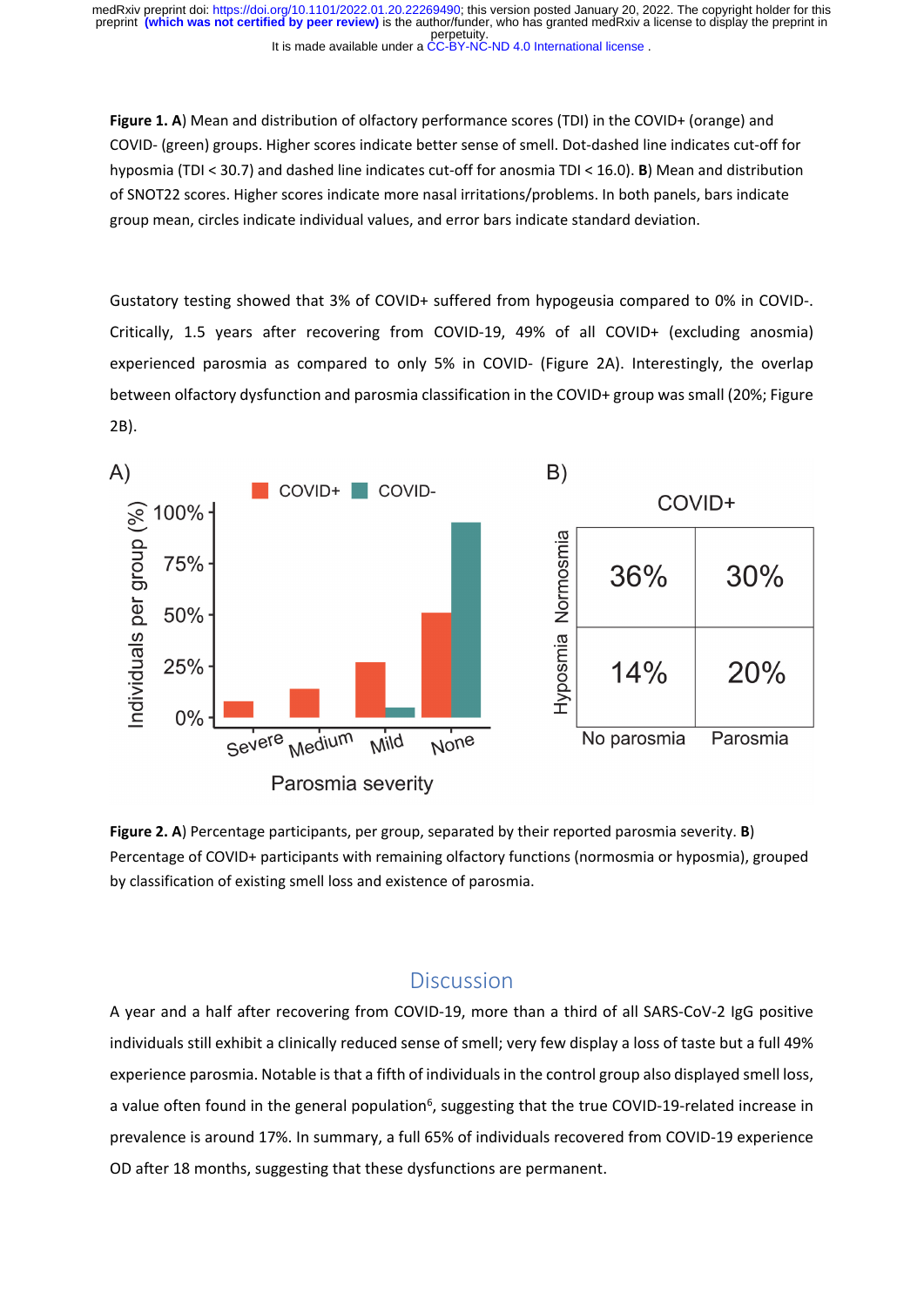# References

- 1. Hannum ME, Ramirez VA, Lipson SJ, et al. Objective Sensory Testing Methods Reveal a Higher Prevalence of Olfactory Loss in COVID‐19‐Positive Patients Compared to Subjective Methods: A Systematic Review and Meta‐Analysis. *Chem Senses*. 2020;45(9):865‐874. doi:10.1093/chemse/bjaa064
- 2. Prem B, Liu DT, Besser G, et al. Long‐lasting olfactory dysfunction in COVID‐19 patients. *Eur Arch Otorhinolaryngol*. Published online November 10, 2021. doi:10.1007/s00405‐021‐07153‐1
- 3. Rudberg A‐S, Havervall S, Månberg A, et al. SARS‐CoV‐2 exposure, symptoms and seroprevalence in healthcare workers in Sweden. *Nat Commun*. 2020;11(1):5064. doi:10.1038/s41467‐020‐18848‐  $\Omega$
- 4. Landis BN, Frasnelli J, Croy I, Hummel T. Evaluating the clinical usefulness of structured questions in parosmia assessment. *Laryngoscope*. 2010;120(8):1707‐1713. doi:10.1002/lary.20955
- 5. Hopkins C, Gillett S, Slack R, Lund VJ, Browne JP. Psychometric validity of the 22-item Sinonasal Outcome Test. *Clin Otolaryngol*. 2009;34(5):447‐454. doi:10.1111/j.1749‐4486.2009.01995.x
- 6. Brämerson A, Johansson L, Ek L, Nordin S, Bende M. Prevalence of olfactory dysfunction: the skövde population‐based study. *Laryngoscope*. 2004;114(4):733‐737. doi:10.1097/00005537‐200404000‐ 00026

# eMethods

### *Participants*

Two participants in the SARS‐CoV‐2 IgG positive (COVID+) group were excluded due to an inability to perform the tests and 3 participants in the SARS-CoV-2 IgG naïve (COVID-) group were excluded; reasons being a Parkinson's disease diagnose (a diagnose known to affect the sense of smell), excessive construction noise during testing, and refusal to perform some tests.

#### *Psychometric odor assessment*

Individual olfactory performance was assessed after the MRI data acquisition in both the pre‐ and the post-study. We measured odor detection threshold, olfactory quality discrimination, and cued olfactory identification, using the validated Sniffin' Sticks testing set which consists of felt‐tipped pens filled with odorants; see details below. The sum of the threshold, discrimination, and identification (TDI) scores was used as an estimate of olfactory function.

*Odor detection threshold:* Absolute sensitivity was assessed for the odor n‐Butanol using a three‐ alternative forced‐choice staircase procedure with seven reversals in a 16‐step binary dilution series.

*Odor quality discrimination:* Sixteen triplets of pens were presented to the participant. Each triplet consisted of two pens with identical odorants and one with an odorant of different quality.